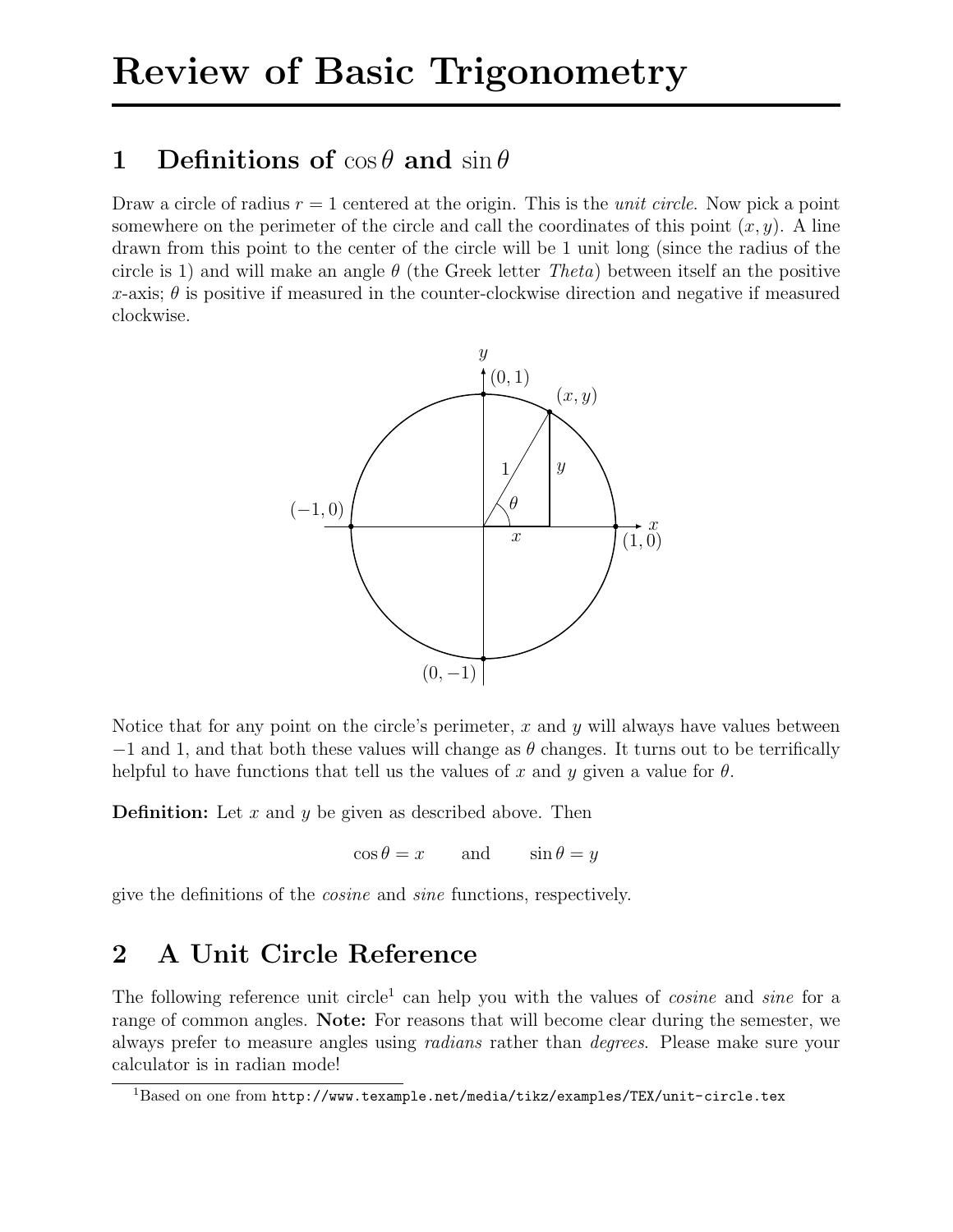

The coordinates shown around the perimeter of the circle give the values of  $\cos \theta$  and  $\sin \theta$ , respectively. For example,  $\cos \frac{\pi}{6}$  =  $\frac{1}{\sqrt{3}}$  $\frac{\sqrt{3}}{2}$  and  $\sin \frac{\pi}{6} = \frac{1}{2}$  $\frac{1}{2}$ .

## 3 Four More Trigonometric Functions

There are four more trigonometric functions that are defined in terms of sine and cosine.

Definition: We define *tangent, cotangent, secant*, and *cosecant* as

$$
\tan \theta = \frac{\sin \theta}{\cos \theta}, \quad \cot \theta = \frac{\cos \theta}{\sin \theta}, \qquad \sec \theta = \frac{1}{\cos \theta}, \quad \csc \theta = \frac{1}{\sin \theta}
$$

Here are a few questions to think about. You may find it helpful to refer to the unit circle diagrams on the previous pages.

- 1. The range of  $\sin \theta$  and  $\cos \theta$  is  $[-1, 1]$  (all values from  $-1$  to 1). What is the range of each of these new functions?
- 2. Both  $\sin \theta$  and  $\cos \theta$  are defined for all real numbers. Are there any values of  $\theta$  at which these new functions are not defined?

# 4 SOHCAHTOA

Let's draw a reference triangle – this is a *right* triangle with one of the other angles labeled. The side opposite the right angle is called the *hypotenuse*, the side connecting the right angle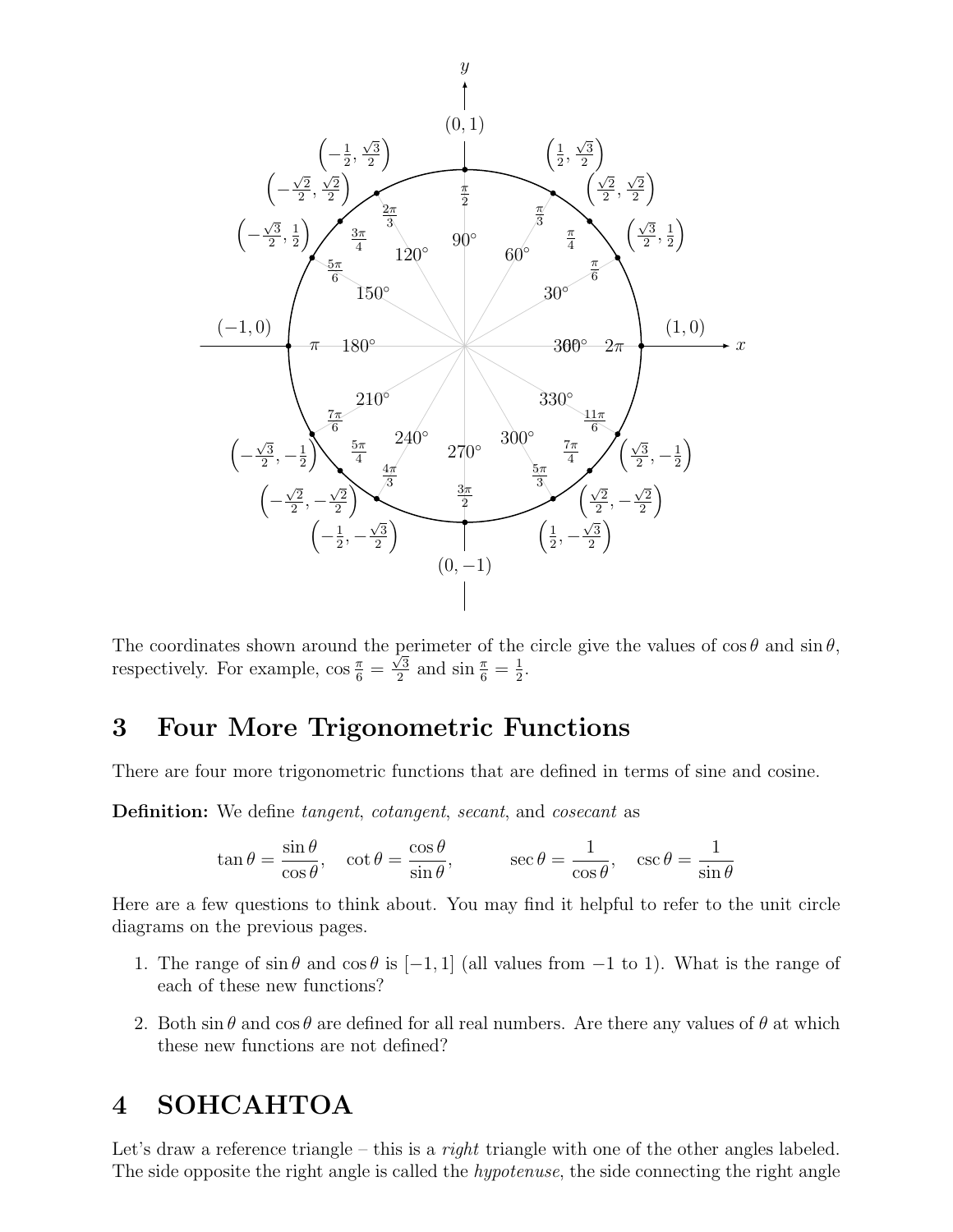to the labeled angle is the *adjacent* side, and the remaining side is the *opposite* side (it is opposite the named angle).



The mnemonic "SOHCAHTOA" stands for "Sine – Opposite over Hypotenuse; Cosine – Adjacent over Hypotenuse; Tangent – Opposite over Adjacent." Many find this helps them remember the relationship between each of the trigonometric functions and ratios of side lengths on a reference triangle.

The Sine of  $\theta$  is the ratio of the length of the Opposite side to the length of the Hypotenuse.

> opposite  $\frac{\text{opposite}}{\text{hypotenuse}}$ .

 $\sin \theta =$ 

The Cosine of  $\theta$  is the ratio of the length of the Adjacent side to the length of the Hypotenuse.

$$
\cos \theta = \frac{\text{adjacent}}{\text{hypotenuse}}.
$$

The Tangent of  $\theta$  is the ratio of the length of the Opposite side to the length of the Adjacent side.

$$
\tan \theta = \frac{\text{opposite}}{\text{adjacent}}.
$$

## 5 Trigonometric Identities

Remember the Pythagorean Theorem? It says that if  $a, b,$  and  $c$  are the lengths of the sides of any right triangle with  $c$  being the length of the hypotenuse, the relationship  $a^2 + b^2 = c^2$  holds.



Look back at the triangle on the first page. Using the Pythagorean Theorem we see that  $y^2 + x^2 = 1^2$ . However, since we defined  $\cos \theta = x$  and  $\sin \theta = y$ , we see that

$$
\sin^2\theta + \cos^2\theta = 1.
$$

This is a *trigonometric identity*; a relation that is always true regardless of the value of  $\theta$ . Dividing this by either  $\cos \theta$  or  $\sin \theta$  we have two more identities:

$$
\tan^2 \theta + 1 = \sec^2 \theta, \qquad 1 + \cot^2 \theta = \csc^2 \theta.
$$

Here are several more useful identities.

- $\sin(\alpha + \beta) = \sin \alpha \cos \beta + \cos \alpha \sin \beta$
- $\sin^2\theta =$ 1 2  $(1 - \cos 2\theta)$
- $\sin 2\theta = 2 \sin \theta \cos \theta$
- $\cos(-\theta) = \cos \theta$  (even function)
- $\cos(\alpha + \beta) = \cos \alpha \cos \beta \sin \alpha \sin \beta$
- $\cos^2\theta =$ 1 2  $(1 + \cos 2\theta)$
- $\cos 2\theta = \cos^2 \theta \sin^2 \theta$
- $\sin(-\theta) = -\sin \theta$  (odd function)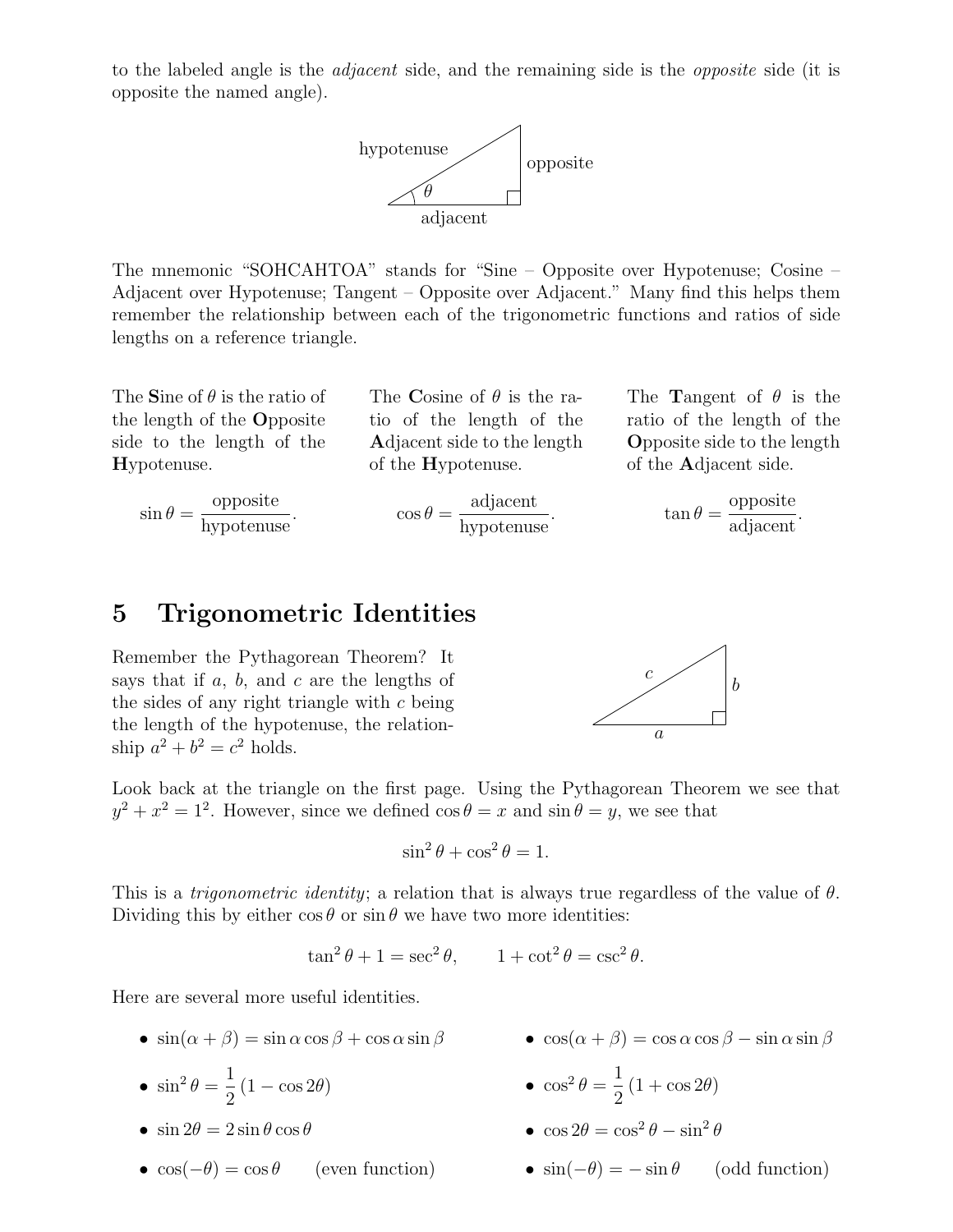The last two statements demonstrate that  $\sin \theta$  and  $\cos \theta$  are odd and even functions, respectively. Can you see, by looking at the unit circle, why these must be true?

#### 5.1 Trigonometric Identities you should remember

In this and the following sections we will see how, starting with just three of the identities listed on the previous page, we can derive nearly all the commonly used trigonometric identities. The "big three" identities are

$$
\sin^2 \theta + \cos^2 \theta = 1\tag{1}
$$

$$
\sin(\alpha + \beta) = \sin \alpha \cos \beta + \cos \alpha \sin \beta \tag{2}
$$

$$
\cos(\alpha + \beta) = \cos \alpha \cos \beta - \sin \alpha \sin \beta \tag{3}
$$

Using these we can derive many other identities. Even if we commit the other useful identities to memory, these three will help be sure that our signs are correct, etc.

#### 5.2 Two more easy identities

From equation (1) we can generate two more identities. First, divide each term in (1) by  $\cos^2\theta$  (assuming it is not zero) to obtain

$$
\tan^2 \theta + 1 = \sec^2 \theta. \tag{4}
$$

When we divide by  $\sin^2 \theta$  (again assuming it is not zero) we get

$$
1 + \cot^2 \theta = \csc^2 \theta. \tag{5}
$$

## 5.3 Identities involving the difference of two angles

From equations (2) and (3) we can get several useful identities. First, recall that

$$
\cos(-\theta) = \cos \theta, \qquad \sin(-\theta) = -\sin \theta. \tag{6}
$$

From (2) we see that

$$
\sin(\alpha - \beta) = \sin(\alpha + (-\beta))
$$
  
=  $\sin \alpha \cos(-\beta) + \cos \alpha \sin(-\beta)$ 

which, using the relationships in (6), reduces to

$$
\sin(\alpha - \beta) = \sin \alpha \cos \beta - \cos \alpha \sin \beta. \tag{7}
$$

In a similar way, we can use equation (3) to find

$$
\cos(\alpha - \beta) = \cos(\alpha + (-\beta))
$$
  
=  $\cos \alpha \cos(-\beta) - \sin \alpha \sin(-\beta)$ 

which simplifies to

$$
\cos(\alpha - \beta) = \cos \alpha \cos \beta + \sin \alpha \sin \beta. \tag{8}
$$

Notice that by remembering the identities (2) and (3) you can easily work out the signs in these last two identities.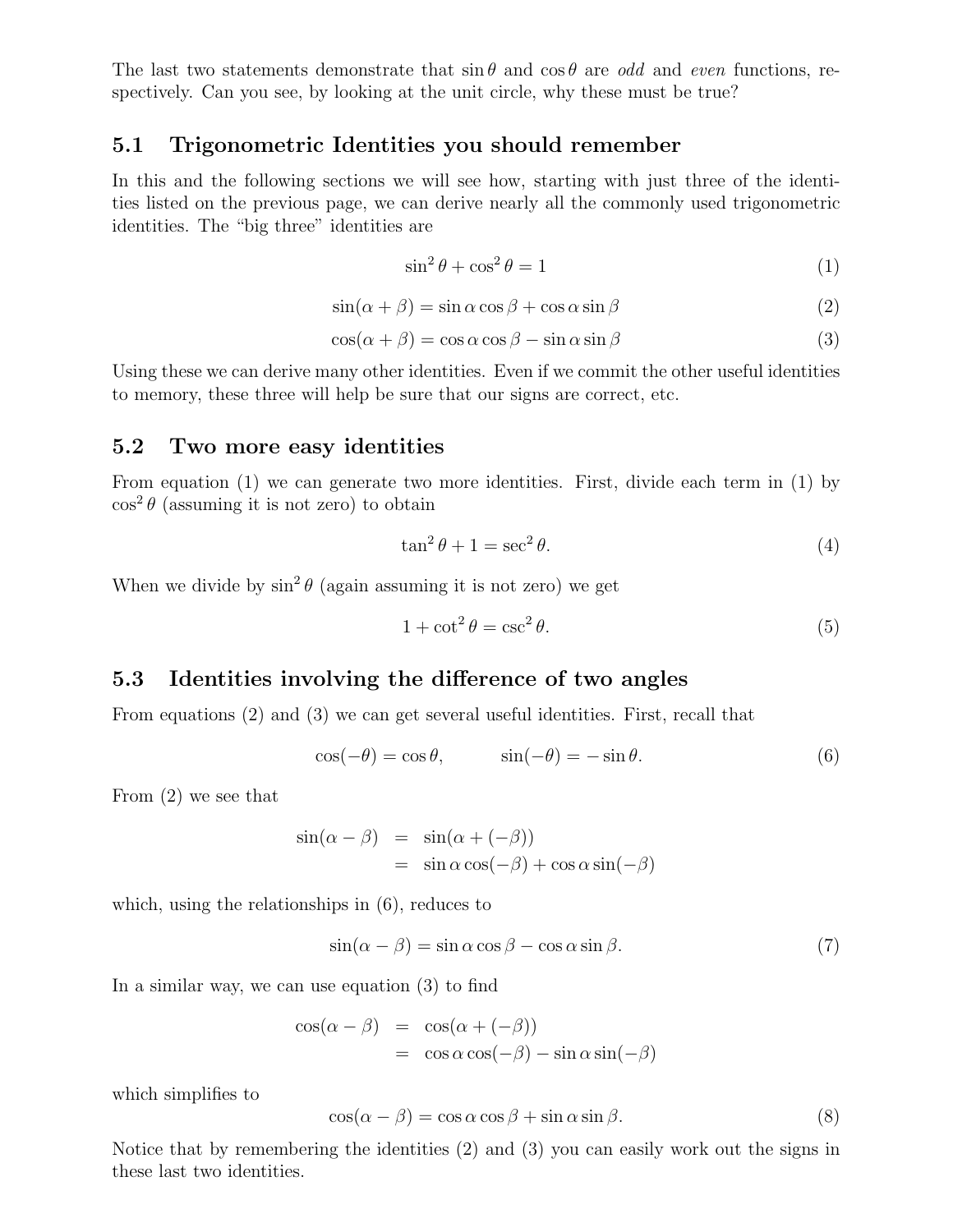## 5.4 Identities involving products of Sines and Cosines

If we now add equation  $(2)$  to equation  $(7)$ 

$$
\sin(\alpha - \beta) = \sin \alpha \cos \beta - \cos \alpha \sin \beta
$$

$$
+(\sin(\alpha + \beta) = \sin \alpha \cos \beta + \cos \alpha \sin \beta)
$$

we find

$$
\sin(\alpha - \beta) + \sin(\alpha + \beta) = 2\sin\alpha\cos\beta
$$

and dividing both sides by 2 we obtain the identity

$$
\sin \alpha \cos \beta = \frac{1}{2} \sin(\alpha - \beta) + \frac{1}{2} \sin(\alpha + \beta). \tag{9}
$$

In the same way we can add equations (3) and (8)

$$
\cos(\alpha - \beta) = \cos \alpha \cos \beta + \sin \alpha \sin \beta
$$
  
+(cos( $\alpha + \beta$ ) = cos  $\alpha$  cos  $\beta$  - sin  $\alpha$  sin  $\beta$ )

to get

$$
\cos(\alpha - \beta) + \cos(\alpha + \beta) = 2\cos\alpha\cos\beta
$$

which can be rearranged to yield the identity

$$
\cos \alpha \cos \beta = \frac{1}{2} \cos(\alpha - \beta) + \frac{1}{2} \cos(\alpha + \beta). \tag{10}
$$

Suppose we wanted an identity involving  $\sin \alpha \sin \beta$ . We can find one by slightly modifying the last thing we did. Rather than adding equations (3) and (8), all we need to do is subtract equation (3) from equation (8):

$$
\cos(\alpha - \beta) = \cos \alpha \cos \beta + \sin \alpha \sin \beta
$$
  
-(\cos(\alpha + \beta) = \cos \alpha \cos \beta - \sin \alpha \sin \beta)

This gives

$$
\cos(\alpha - \beta) - \cos(\alpha + \beta) = 2\sin\alpha\sin\beta
$$

or, in the form we prefer,

$$
\sin \alpha \sin \beta = \frac{1}{2} \cos(\alpha - \beta) - \frac{1}{2} \cos(\alpha + \beta). \tag{11}
$$

## 5.5 Double angle identities

Now a couple of easy ones. If we let  $\alpha = \beta$  in equations (2) and (3) we get the two identities

$$
\sin 2\alpha = 2\sin \alpha \cos \alpha, \tag{12}
$$

$$
\cos 2\alpha = \cos^2 \alpha - \sin^2 \alpha. \tag{13}
$$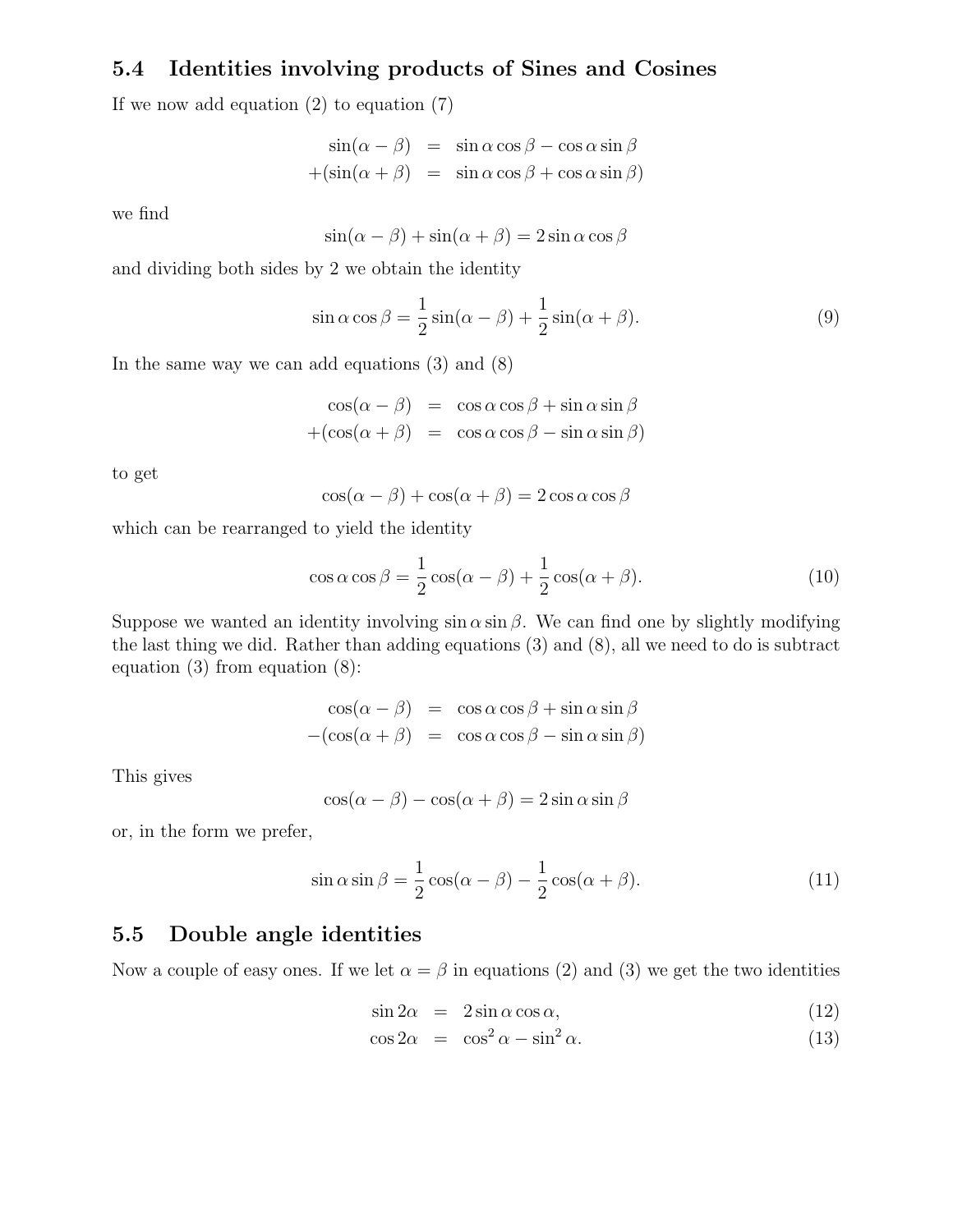#### 5.6 Identities for Sine squared and Cosine squared

If we have  $\alpha = \beta$  in equation (10) then we find

$$
\cos \alpha \cos \alpha = \frac{1}{2} \cos(\alpha - \alpha) + \frac{1}{2} \cos(\alpha + \alpha)
$$

$$
\cos^2 \alpha = \frac{1}{2} \cos 0 + \frac{1}{2} \cos 2\alpha.
$$

Simplifying this and doing the same with equation (11) we find the two identities

$$
\cos^2 \alpha = \frac{1}{2}(1 + \cos 2\alpha),\tag{14}
$$

$$
\sin^2 \alpha = \frac{1}{2}(1 - \cos 2\alpha). \tag{15}
$$

## 5.7 Identities involving tangent

Finally, from equations (2) and (3) we can obtain an identity for  $tan(\alpha + \beta)$ :

$$
\tan(\alpha + \beta) = \frac{\sin(\alpha + \beta)}{\cos(\alpha + \beta)} = \frac{\sin \alpha \cos \beta + \cos \alpha \sin \beta}{\cos \alpha \cos \beta - \sin \alpha \sin \beta}.
$$

Now divide numerator and denominator by  $\cos \alpha \cos \beta$  to obtain the identity we wanted:

$$
\tan(\alpha + \beta) = \frac{\tan \alpha + \tan \beta}{1 - \tan \alpha \tan \beta}.
$$
\n(16)

We can get the identity for  $tan(\alpha - \beta)$  by replacing  $\beta$  in (16) by  $-\beta$  and noting that tangent is an odd function:

$$
\tan(\alpha - \beta) = \frac{\tan \alpha - \tan \beta}{1 + \tan \alpha \tan \beta}.
$$
\n(17)

#### 5.8 Summary

There are many other identities that can be generated this way. In fact, the derivations above are not unique — many trigonometric identities can be obtained many different ways. The idea here is to be very familiar with a small number of identities so that you are comfortable manipulating and combining them to obtain whatever identity you need to.